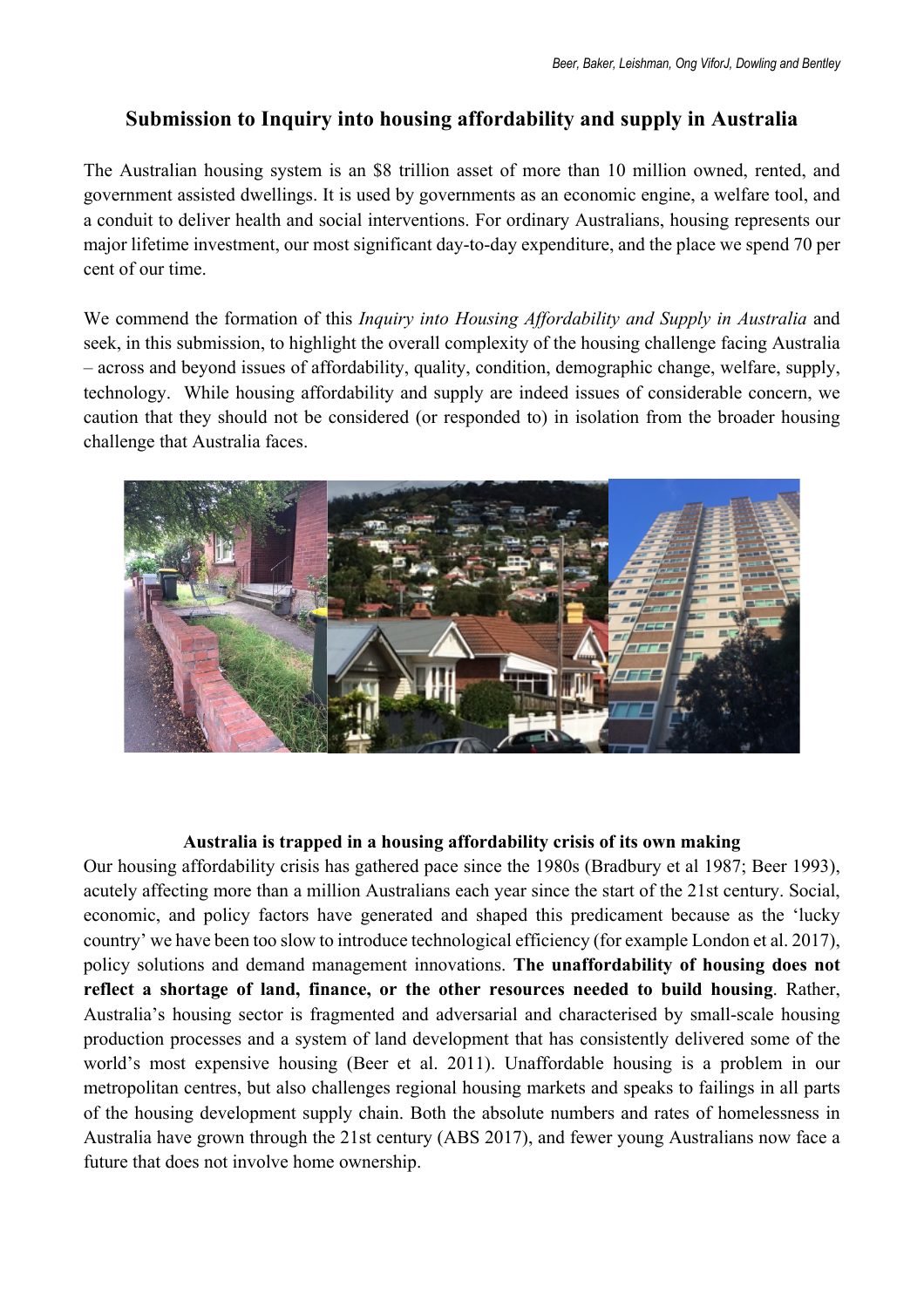Failures such as these, sit together and have to date comprised an intractable challenge. This is because the housing system is multidimensional and inherently complex. For instance, policy goals are competing (and sometimes ideological), individual actions are often vested or irrational, and the evidence base on which we monitor change and devise responses, is unreliable and insufficient. **The inability to capture the complexity of the housing problem has resulted in piecemeal 'fixes', rather than comprehensive solutions to separate housing problems.** Single-issue responses are insufficient as they also often generate perverse outcomes, where one 'fix' creates a series of broader problems. For example, the Federal Government's home builder scheme aimed to keep the building industry afloat during COVID-19, brought forward demand, resulting in shortages of essential building supplies, and declining housing affordability as first home buyers rushed into the market. The result has seen widespread media reporting of unprecedented, significant construction delays, increased costs for builders, trade and material shortages, and record house price rises.

The housing system we need cannot be created through the incremental advances derived from ad hoc research. If we are to create the housing system Australia needs, we must fundamentally reconfigure it, working across the public, private and not-for-profit sectors to deliver large-scale transformative research that identifies, tests, and communicates effective interventions.

**Housing has been an area of public policy neglect and failure in Australia for more than 20 years**, contributing to the emergence of housing costs as a 'wicked problem'. The numerous enquiries established to address housing affordability have narrowly focused on restrictive land use planning, high subdivision costs arising from the way infrastructure is financed, and perverse tax arrangements. They have advocated solutions based on greater market efficiency but have not delivered more affordable accommodation for Australians. These include suggestions for simplifying planning to boost supply, restricting immigration, controlling the flow of foreign money to the residential investment sector, and reforming taxation rules. While advocates claim such measures will yield immediate gains in terms of housing affordability, the evidence indicates that none of these policy solutions in isolation would have sufficient impact to constitute a transformative change (Adams et al, 2009; Leishman 2015).

More fundamentally, there has not been significant policy innovation in affordable housing since 2007 and the introduction of the National Rental Affordability Scheme (NRAS). Established public policy processes have been unable to find meaningful solutions because of party political considerations and the influence of vested interests. As a nation we cannot afford the social and economic costs of a regressive housing market. Housing is a central component of quality of life, providing shelter, privacy, and the foundation for good health and social cohesion (Pevalin et. al. 2017). Current research draws a direct link between unaffordable housing and the incidence and impact of domestic violence against women, to which one death per week on average can be attributed.

High housing costs exclude many on low incomes from engagement with employment. In addition, unaffordable housing is making us sick – eroding our nation's mental health (Baker et al. 2017), forcing children and the disabled to live in overcrowded dwellings that are cold in winter and excessively hot in summer, simultaneously exposing families to mould, toxins, and pathogens that result in long-term adverse health conditions and, occasionally, death. Australia's winter-time death rate is almost double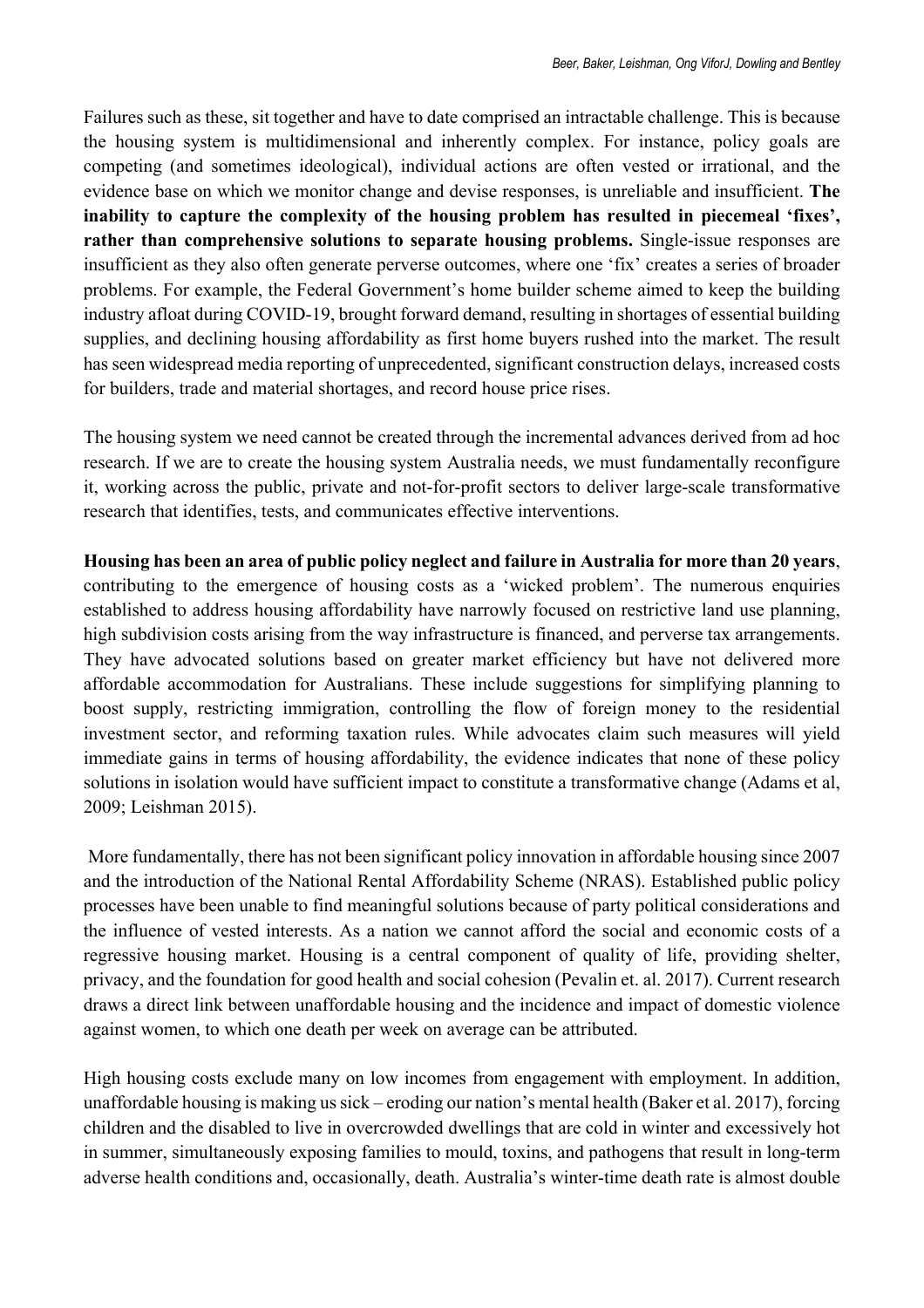that of Sweden's, a situation directly attributed to poor quality buildings (Gasparrini et al. 2015). Growing numbers of older Australians are falling out of home ownership due to adverse life events and mortgage stress (Ong et al. 2015), while Rowley et al. (2017) predict 1.7 million households will be in housing need by 2025. Deteriorating affordability fuels wider social polarisation and cumulative disadvantage. Recent work suggests some 1.1 million Australians are living in very poor quality or derelict dwellings (Baker et al. 2016). The absence of innovation and effective public policy, alongside escalating poverty, has seen housing affordability emerge as a pressing issue in Australian elections.

The politics of housing have been central in two of the last four federal elections and show no signs of receding. **In the three years to 2017, the proportion of Australians viewing housing affordability as one of 'the three most important issues for government' increased** from 23% to 36%, eclipsing unemployment, national security, tax avoidance, and the budget deficit (Essential 2017). For too long the attention of government and research has been siloed into a focus on just one segment of the housing market – public housing or the home purchase market – rather than applying a holistic approach that actively seeks out new perspectives from data science, public policy, and innovation studies.

## Australia needs a housing system that is:

1. *Innovative, transformed, and resilient*. All Australian households should occupy housing that is affordable and meets their needs in terms of physical condition and suitability. A resilient housing system is one in which new- buildings are diverse, reflecting varied demand cohorts, and is responsive to land supply, emerging design and construction technologies, as well as environmental performance expectations. It is one in which unintended distortions created by speculation are addressed through (rather than fuelled by) the regulatory and taxation systems. It is a housing system with low and falling rates of homelessness, where individuals are not penalised for their tenure choices / outcomes.

2. *Socially responsible*. It should ameliorate rather than exacerbate social polarisation. Currently, too many Australians live precariously (Hulse, Reynolds and Yates 2014) because of their housing. The most disadvantaged are the more than 100,000 Australians estimated to be homeless each night, a number equivalent to Darwin's population. Indeed, some regard the homeless as residents of Australia's 16th city. Indigenous Australians also experience a home ownership rate far below the national norm and are more likely to have their health affected by their housing – especially through overcrowding. Such inequalities are not an inevitable outcome, with Stretton (1970) demonstrating how socially responsible housing systems are also economically productive. Households with access to suitably located affordable housing are more likely to fully engage with the labour market, contributing to the productive capacity of the economy, while also raising future generations of productive Australians.

3. *Able to deliver economic productivity dividends*. When housing systems work effectively, economic productivity flows from improved mobility and a stronger connection between housing and employment (Maclennan et al, 2018). Policies need to facilitate efficient market performance while offering individuals appropriate choice and flexibility in their housing arrangements (tenure, duration, exit and entry costs, legal protections). This would ease the shortage of key workers in some parts of